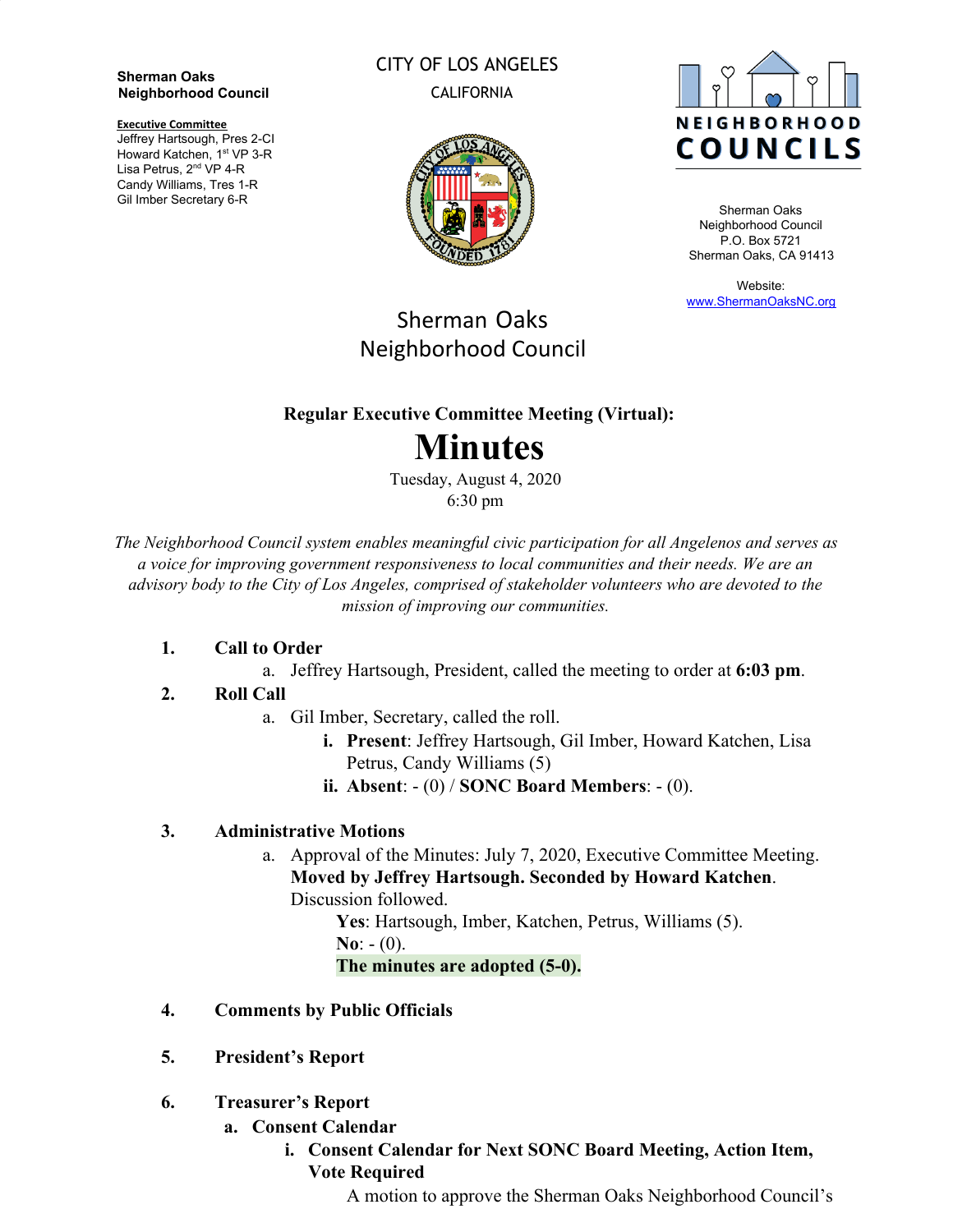Sherman Oaks Neighborhood Council Regular Executive Committee Meeting Minutes, Tuesday, August 4, 6:30pm Page 2

> (SONC) Monthly Expenditure Report (MER) for the period ending June 30, 2020. A copy of this MER is located on the SONC website.

**Moved by Candy Williams. Seconded by Gil Imber**.

Discussion followed.

*Motion to Adopt Item 6.a.*

**Yes**: Hartsough, Imber, Katchen, Petrus, Williams (5).

**No**:  $- (0)$ .

#### **The items are adopted (5-0).**

#### **b. Announcement Regarding Other Finance Committee Issues**

- i. Update City Clerk Issues
- ii. Update 2020-21 Administrative Package / Budget Adjustments

#### **7. Public Comments**

Public Comment followed.

#### **8. Discussion and Possible Actions**

- a. Committee management; chairs, virtual meetings
- b. SONC meeting calendar for FY2021, Virtual Meetings, "Hosting"
- c. SONC goals for FY2021
- d. Open Seats

*Without objection, the Committee entered Closed Session (personnel matters) at 7:11pm*.

*The Committee exited Closed Session at 7:57pm*.

a. A motion to approve the appointment of Tom Materna to the Traffic and Transportation Committee, as selected by the Traffic Chair & SONC President. **Moved by Gil Imber**. **Seconded by Howard Katchen. Yes**: Hartsough, Imber, Katchen (3). **No**:  $- (0)$ .

**Abstain**: Williams (1). **Absent**: Petrus (1).

**The items are adopted (3-0-1).**

#### **9. Agenda Items for Next SONC Board Meeting**

**10. Adjournment**: The meeting was adjourned by unanimous consent, **8:02 pm**.

Respectfully Submitted, Gil Imber

#### **PUBLIC ACCESS OF RECORDS**

In compliance with Government Code section 54957.5, non-exempt writings that are distributed to a